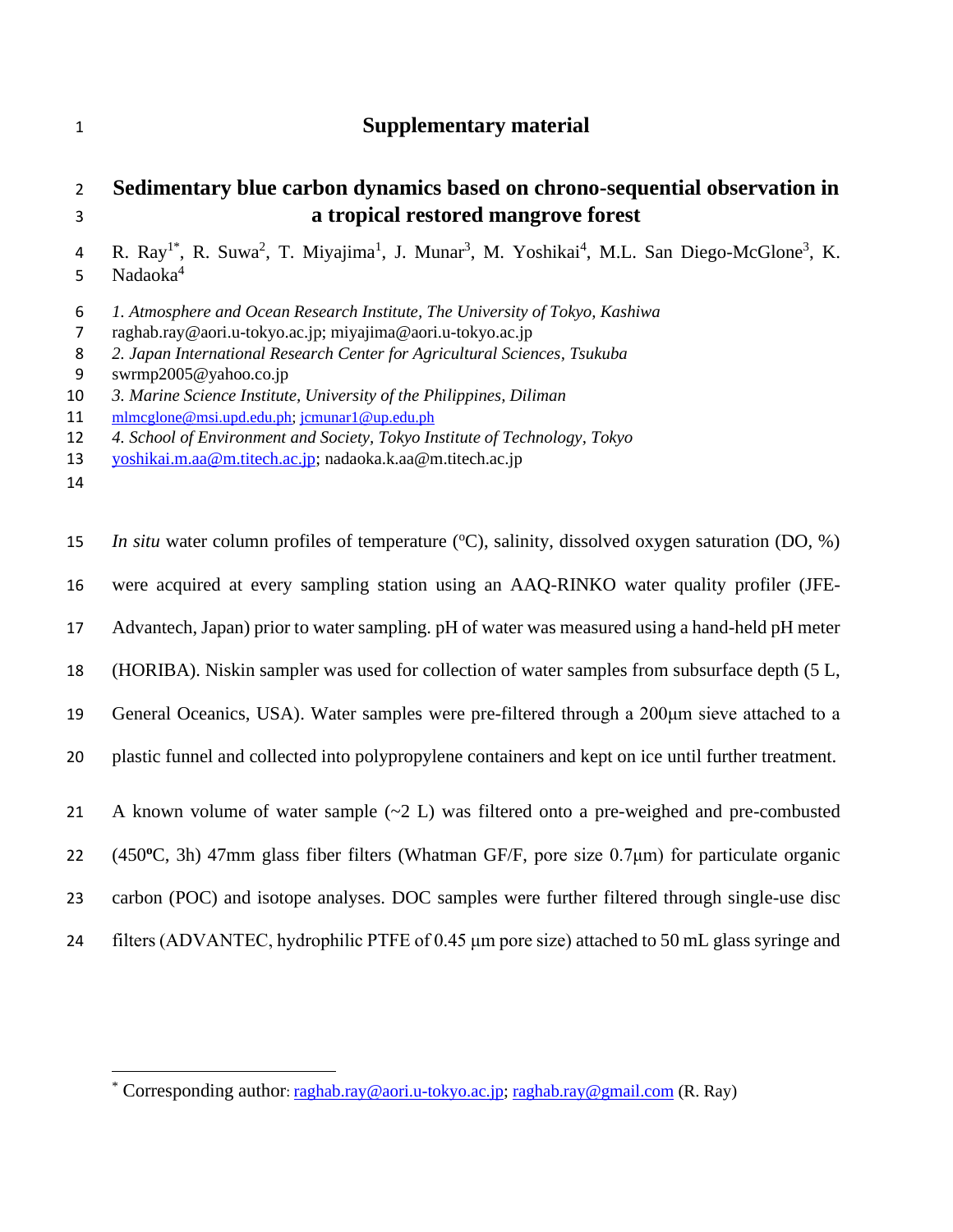- collected in amber vials (teflon-lined caps). DOC samples were preserved after addition of 2M
- HCl until pH decreased to 2.
- 
- 
- Table S1. Endmember values used for Bayesian mixing model. POM: particulate organic matter.
- MPB and green leaf data are taken from Ray et al., (2018) and Nordhaus et al., (2017), respectively.
- *RA*: *Rhizophora apiculate*
- 
- 

| $-22.8 \pm 0.5$<br>$-25.5+0.5$<br>$-28.5+0.26$<br>$-20.9+05$<br>$-25.07+0.6$ | $7.41 \pm 1.2$<br>$6.76 \pm 0.7$<br>$30.30 \pm 1.3$<br>$8.82 \pm 2$<br>$21.9 \pm 3.1$ |
|------------------------------------------------------------------------------|---------------------------------------------------------------------------------------|
|                                                                              |                                                                                       |
|                                                                              |                                                                                       |
|                                                                              |                                                                                       |
|                                                                              |                                                                                       |
|                                                                              |                                                                                       |
|                                                                              |                                                                                       |
| $-25.1 \pm 1.4$                                                              | $13.3 \pm 2.8$                                                                        |
| $-26.9+0.8$                                                                  | $19.8 \pm 0.6$                                                                        |
| $-27.9 \pm 0.8$                                                              | $12.6 \pm 5.8$                                                                        |
| $-28.9+0.8$                                                                  | $17.4 \pm 7.1$                                                                        |
|                                                                              |                                                                                       |

- 
- 
-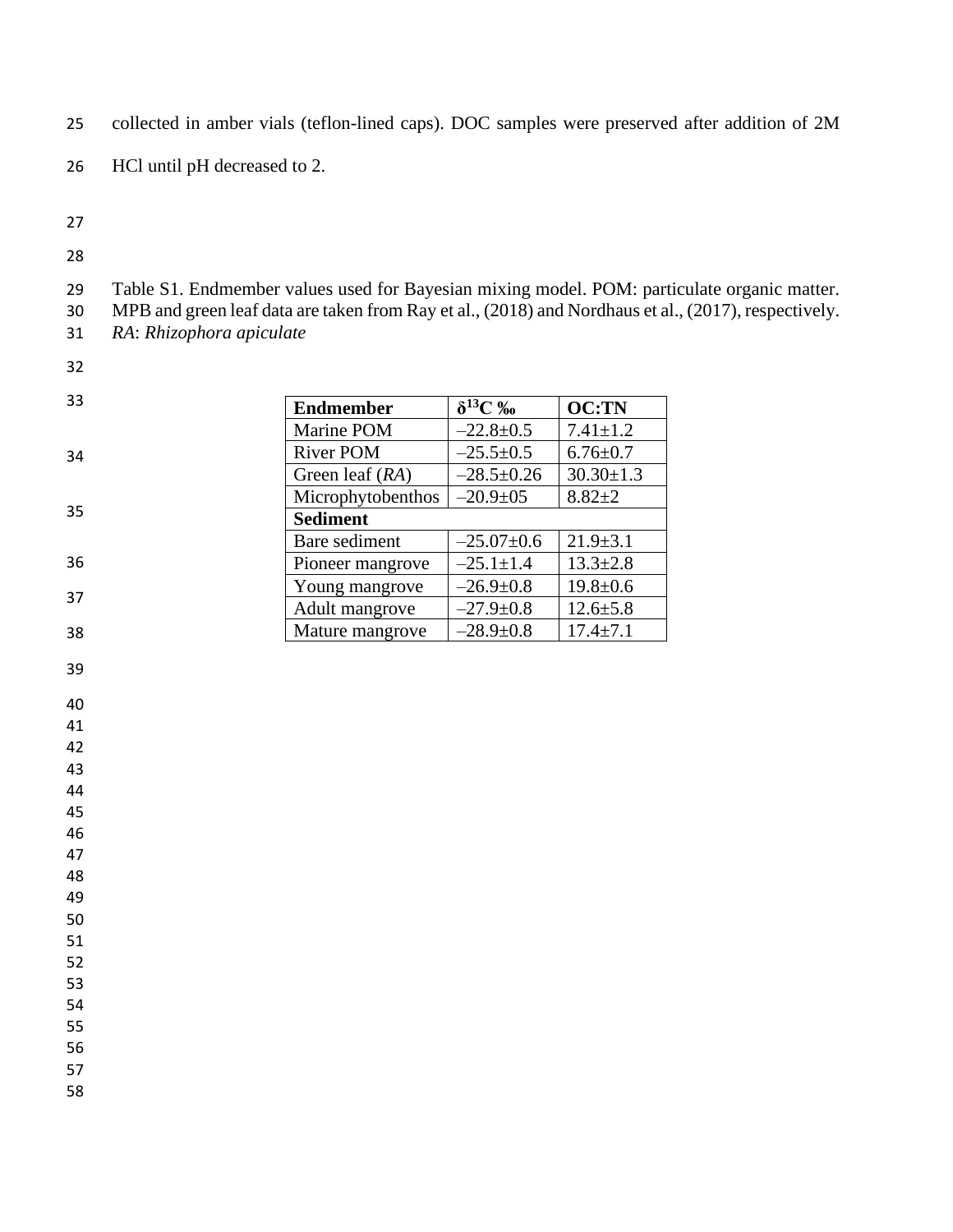59

60 Table S2. The coefficient in each parameter based on the generalized additive model (GAM) for 61 TOC, DOC and  $\delta^{13}$ C. The values in parentheses mean standard error SE. AM: adult mangrove, 62 MM: mature mangrove, PM: pioneer mangrove, YM: young mangrove. Bare sediment or BS was 63 set as reference level.

Bare sediment  $51\pm22$   $43\pm18$   $32\pm5$   $75\pm6$ Pioneer mangrove  $\begin{array}{|l|l|} 54 \pm 14 & 56 \pm 23 & 28 \pm 16 & 80 \pm 13 \end{array}$ Young mangrove  $\begin{array}{|l|l|}\n73 \pm 10 \\
17 \pm 8\n\end{array}$  17 $\pm 8$  159 $\pm 14$ Adult mangrove  $\begin{array}{|l|l|} \hline 62 \pm 9 & 38 \pm 14 & 17 \pm 7 & 61 \pm 11 \end{array}$ Mature mangrove  $82\pm9$   $29\pm13$   $13\pm6$   $61\pm17$ 

Marine POM

MPB (%) River POM

(%)

(%)

Sampling site Mangrove

 $leaf$   $%$ 

| ۰<br>. .<br>٦<br>I<br>×<br>×<br>۰, |  |
|------------------------------------|--|
|                                    |  |

- 65 66
- 67
- 68
- 69
- 70
- 71
- 72
- 73

74 Table S3. Contribution (%) of endmember sources to sediment organic matter. POM: Particulate 75 Organic Matter, MPB: Microphytobenthos

| 76 |            | <b>TOC</b>   |         | DOC          |       | $\delta^{13}C$ |      |
|----|------------|--------------|---------|--------------|-------|----------------|------|
|    | Parameters | Coefficients | (SE)    | Coefficients | (SE)  | Coefficients   | (SE) |
| 77 | Intercept  | 0.6315       | (0.202) | 1517.2       | 212.6 | $-26.64$       | 0.25 |
| 78 | Dry        | $-0.0221$    | (0.211) | $-184.6$     | 250.2 | 0.59           | 0.25 |
| 79 | Wet        | $-0.4375$    | (0.202) | 376.1        | 282   | 0.05           | 0.24 |
|    | AM         | 1.1068       | (0.247) | $-1263$      | 314.1 | 1.39           | 0.30 |
| 80 | <b>MM</b>  | 2.0744       | (0.247) | $-278.9$     | 261.4 | $-2.39$        | 0.29 |
| 81 | <b>PM</b>  | 0.0038       | (0.259) | $-298.2$     | 325.4 | 1.25           | 0.31 |
| 82 | YM         | $-0.0259$    | (0.249) | 113.6        | 303.6 | $-0.66$        | 0.29 |

83

84 Table S4. Surface water carbon and other parameters at selected sampling points of the Aklan 85 River.

| Location | Latitude | Longitude | Neap  | m<br>1 w      | Salinity | pH   | DO $%$ | POC      | POC:PN | <b>DOC</b>           | $\delta^{13}C_{\rm POC}$ % |
|----------|----------|-----------|-------|---------------|----------|------|--------|----------|--------|----------------------|----------------------------|
|          |          |           | Tide  | $(^\circ C)$  |          |      |        | (umol/L) | atomic | $(\mu \text{mol/L})$ |                            |
| Upstream | .7234N   | 122.3767E | Ebb   | $\sim$ 1<br>◡ |          | 7.63 | 89     | 20.3     | 6.76   | 90.3                 | $-25.9$                    |
| Channel  | .7200N   | 122.3942E | Flood | 28.7          |          | 8.05 | 105    | 23.0     | 8.22   | 81.1                 | $-23.7$                    |
| Offshore | 7135N    | 122.4067E | Flood | 27.4          | 33       | 8.11 | 101    | 10.2     | 7.40   | 86.5                 | $-22.8$                    |

86

87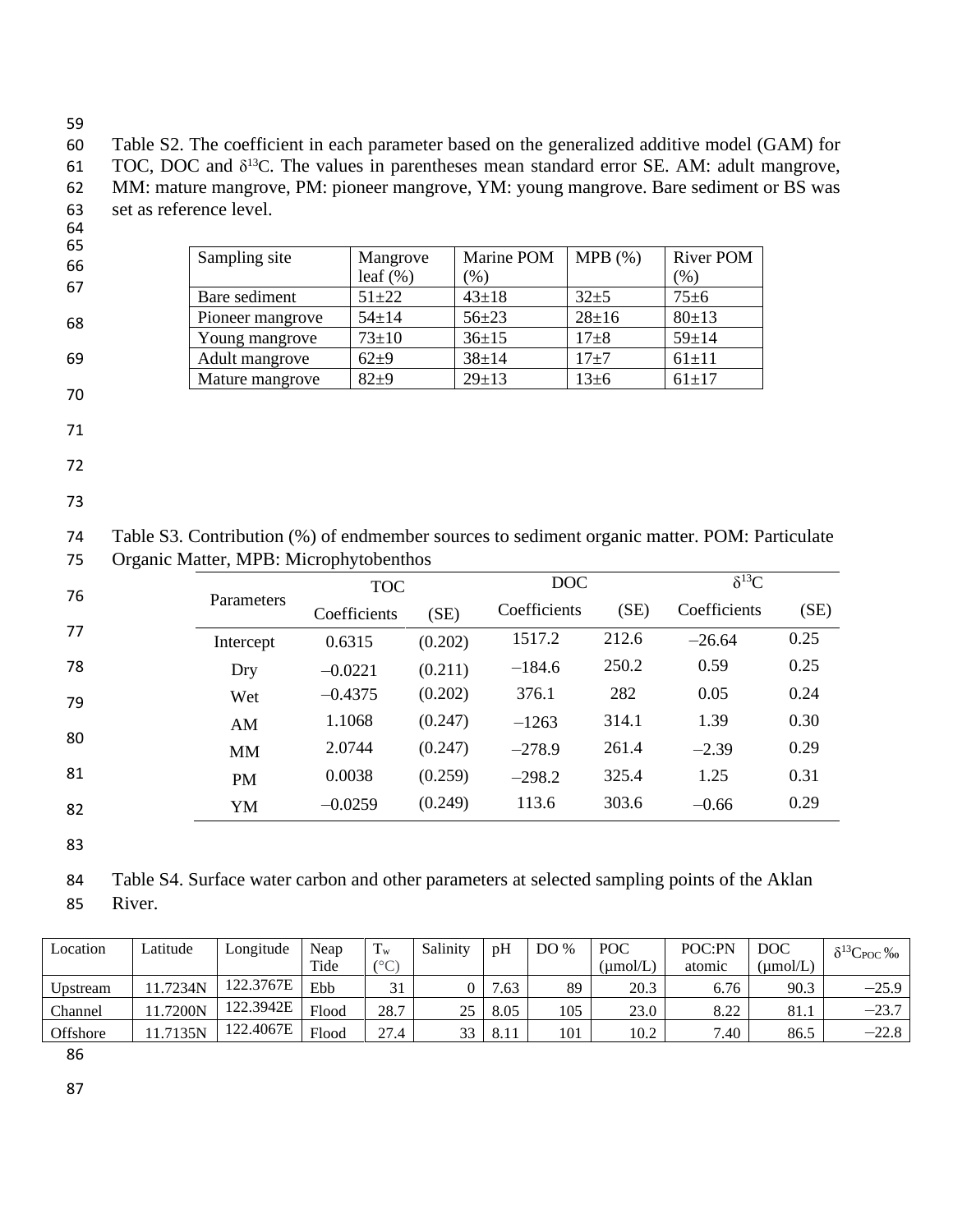